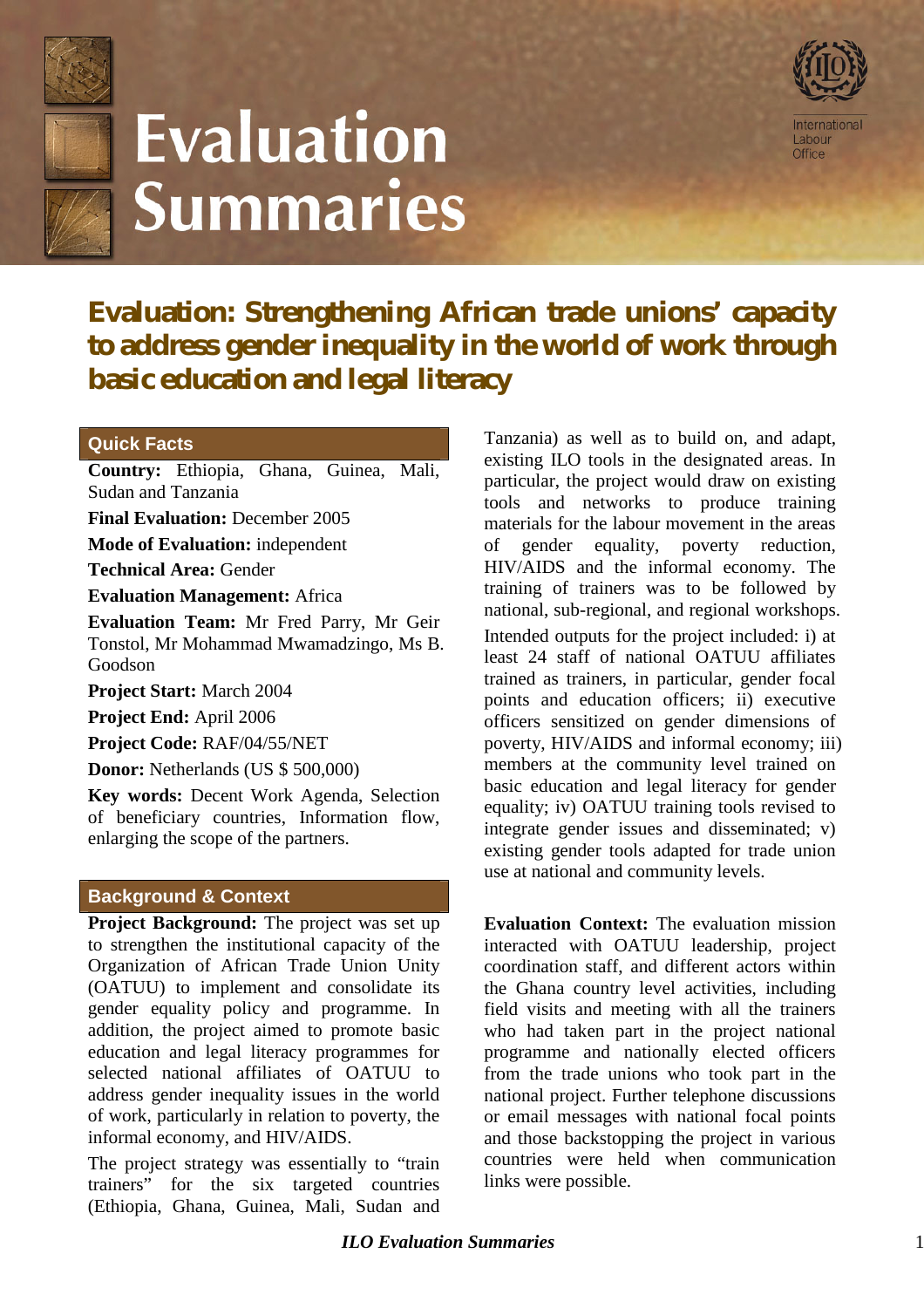## **Main Findings & Conclusions**

The ownership of country specific programmes was achieved due to involvement of trade union leadership, trade union officers responsible for policy implementation such as education, gender, and research. Furthermore, leaders and members from appropriate collaborating civil society organizations were included in all levels of planning and implementation of the project.

The importance of trade union leadership taking part and being sensitized on project objectives, particularly on strategies and interlinkages between gender, informal economy, poverty and HIV/AIDS was crucial to ensure an adequate understanding from union leaders and sustainable results.

Sharing of country experiences through the training of trainers' workshop from six different countries provided more motivation and insights among participants on how to improve their own efforts in their organizations and at national level to effect gender mainstreaming and the special issues stated above.

The selection of one male and one female focal person at national level assisted in practical planning and implementation at national level. This provided coherent work teams and laid a basis for strategies for future work in mainstreaming gender. Often these collaborative efforts created a gender balance in training initiatives for the first time in some of the organizations concerned.

The involvement in decision-making at national level of those engaged in project implementation has helped to improve on the efficiency and relevance of the project.

The lines of backstopping and authority and alternative strategies need to be carefully assessed according to ILO structures and procedures in projects that have many partners and countries, requiring different financial, reporting and administrative procedures such as via UNDP offices.

Adequate administrative training of project coordination staff and the roles and responsibilities of OATUU Secretariat need to be addressed to ensure timely administrative support. Letters of Agreement with the beneficiary organizations would give precise definition of their roles and responsibilities to the project.

The communication between project coordination staff and participating organizations was complicated by lack of email facilities, thus requiring national focal points to often use their own resources to access computers in internet cafes.

The interventions between the Project Coordination staff and ILO Gender Specialists and Workers' Activities Specialists need adequate resourcing and clear indications as to their roles to ensure smooth coordination and problem solving.

Furthermore, the selection of consultants for training and development of manuals require clear criteria based on ILO expertise and experience to ensure scope and specialized knowledge of ILO mandate and the resulting quality of output.

Knowledge sharing has led to additional motivation and insight between project beneficiaries, shared tools, and experience gained to help counterparts and other trade unions to tailor these for their own use.

#### **Recommendations & Lessons Learned**

**Lessons Learned:** Selection of countries (and their cultural, linguistic and communication needs) require careful consideration and criteria to ensure that project design, financing, backstopping and implementation are practicable.

National focal points need access to email for smooth functioning with the project coordination.

Training of trainers is an excellent means to achieve sustainable results in participating organizations.

Selection of both men and women focal points ensure gender balance.

Knowledge sharing is an important element to give confidence, motivation and to provide